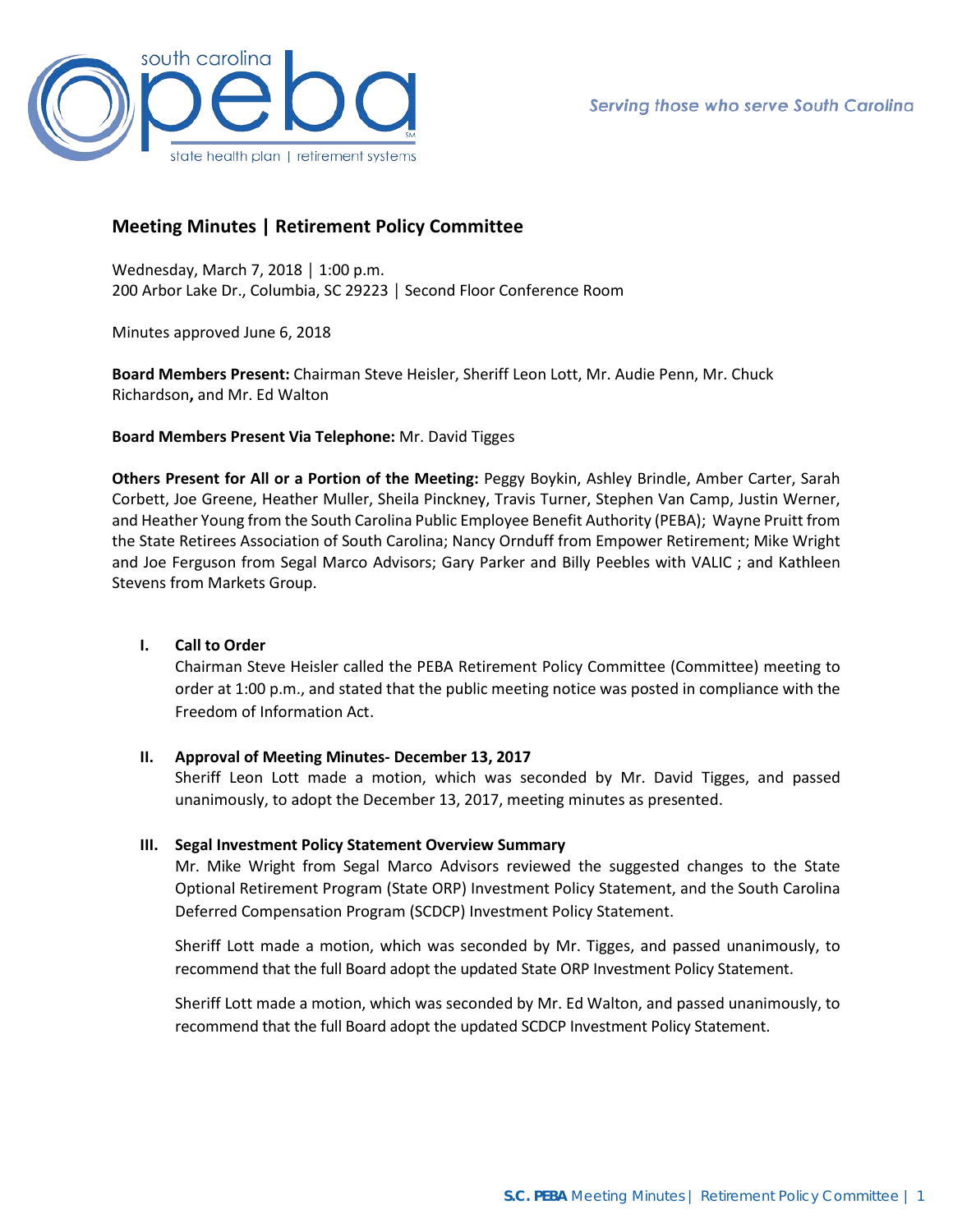### **IV. Fund Updates**

Mr. Joe Ferguson from Segal Marco Advisors presented a letter regarding Segal's review of the PIMCO All Asset Fund in the SCDCP investment selection, in which they recommend that the Committee remove the fund from the investment options.

Sheriff Lott made a motion, which was seconded by Mr. Walton, and passed unanimously, to recommend that the full Board approve the removal of the PIMCO All Asset Fund from the SCDCP investment options.

Mr. Ferguson also presented a letter regarding Segal's review of Fidelity's proposed change from the Fidelity Diversified International Mutual Fund to the Fidelity Diversified International Commingled Pool. Segal recommends that the Committee proceed with the change in the SCDCP investment lineup.

Sheriff Lott made a motion, which was seconded by Mr. Walton, and passed unanimously, to recommend that the full Board approve the change from the Fidelity Diversified International Mutual Fund to the Fidelity Diversified International Commingled Pool.

# **V. Defined Contribution Quarterly Reports**

Mr. Wright presented the SCDCP report and the State ORP report for the quarter ending December 31, 2017, and reviewed the asset class performance for the quarter. World equity, U.S. Equity, International equity, and Emerging market equity all rose in the fourth quarter of 2017.

Mr. Wright discussed Target Date Funds in the State ORP and the SCDCP program. Target Date Funds are designed to provide participants with a simplified investment option that is diversified among asset classes and shifts to a more conservative asset allocation over time.

Mr. Ferguson stated that the AllianceBernstein Small Cap Growth fund remains on the SCDCP investment performance watch list for the fourth quarter of 2017.

Mr. Ferguson discussed the State ORP investment performance for the fourth quarter of 2017, and reported that Mass Mutual and TIAA-CREF both have funds on the watch list, including the INVESCO Small Cap Discovery, the Oppenheimer International Growth, Thornburg Developing World, Ivy Science and Technology, and CREF Inflation Linked Bond fund.

### **VI. Deferred Compensation Program Plan Summary**

Ms. Nancy Ornduff, from Empower Retirement, presented the fourth quarter plan activity summary to the Committee. Ms. Ornduff stated that Empower launched a new website called the New Empower Experience on October 25, 2017, which is a holistic approach to retirement awareness that enables participants to view a lifetime income score and analysis of pension and social security incomes.

Ms. Ornduff concluded by reviewing a summary on plan statistics, completed communications projects, and an operations progress report.

### **VII. Old Business/Director's Report**

Ms. Peggy Boykin, Executive Director, stated that the budget has passed the full Ways and Means Committee, and will be debated on the House floor next week, before passing to the Senate. Ms.